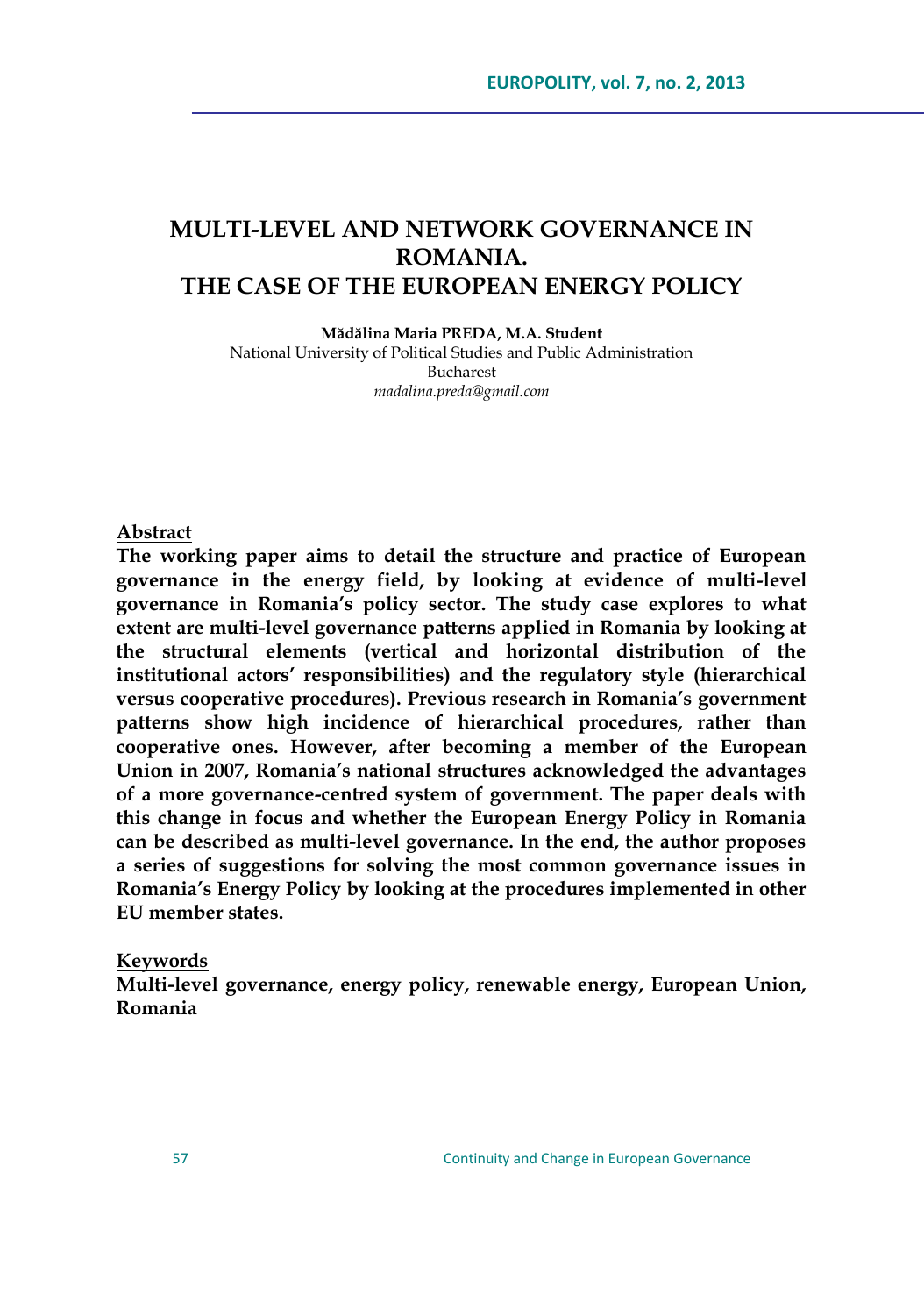## **1. INTRODUCTION**

As one of the newest members of the European Union, Romania proves to be an interesting study case in regards to the measures local governments have been taking to comply with European laws and directives and, most of all, to the Community *acquis*. One of the main concerns in aligning post-communist countries with EU standards points to the lack of governance networks, poorly skilled administrative officials and the absence of decentralised rule, all key elements for implementing European public policies.

To understand the degree to which Romanian authorities have implemented the European public policy model and the diffusion of power and shifting relations between government and local or regional organizations, the paper aims to study the European energy policy in Romania.

European energy policy represents a complex policy field that involves all types of actors across different regions acting a variety of roles, with an extensive scope that can mobilise large participation from the civil society and needs multiple levels of state administration in all phases of policy implementation. This type of field proves a perfect area of study for multilevel governance scholars as it can offer plenty of quantifiable data.

The purpose of this paper is to establish whether patterns of multi-level governance can be found in Romanian energy policy by analysing the actors involved, the process of policy implementation, the relation between actors and the decision levels involved. The paper is divided into four parts: the first part will focus on the EU's energy policy, the second part will deal with multilevel governance theory, followed by the Romanian study case, and the final conclusions.

### **2. THE EU ENERGY POLICY. "2020 GREEN CARD"**

The European Union has its roots in energy, given that the ECSC and the EURATOM treaties were two of the three first texts on which this European organization was founded. The last ten years have seen an increase in the EU"s directives to develop a unified energy policy across all Europe. The main concern regarded the dependence of many European countries on external energy sources and the need for sustainable management of resources. In 2000,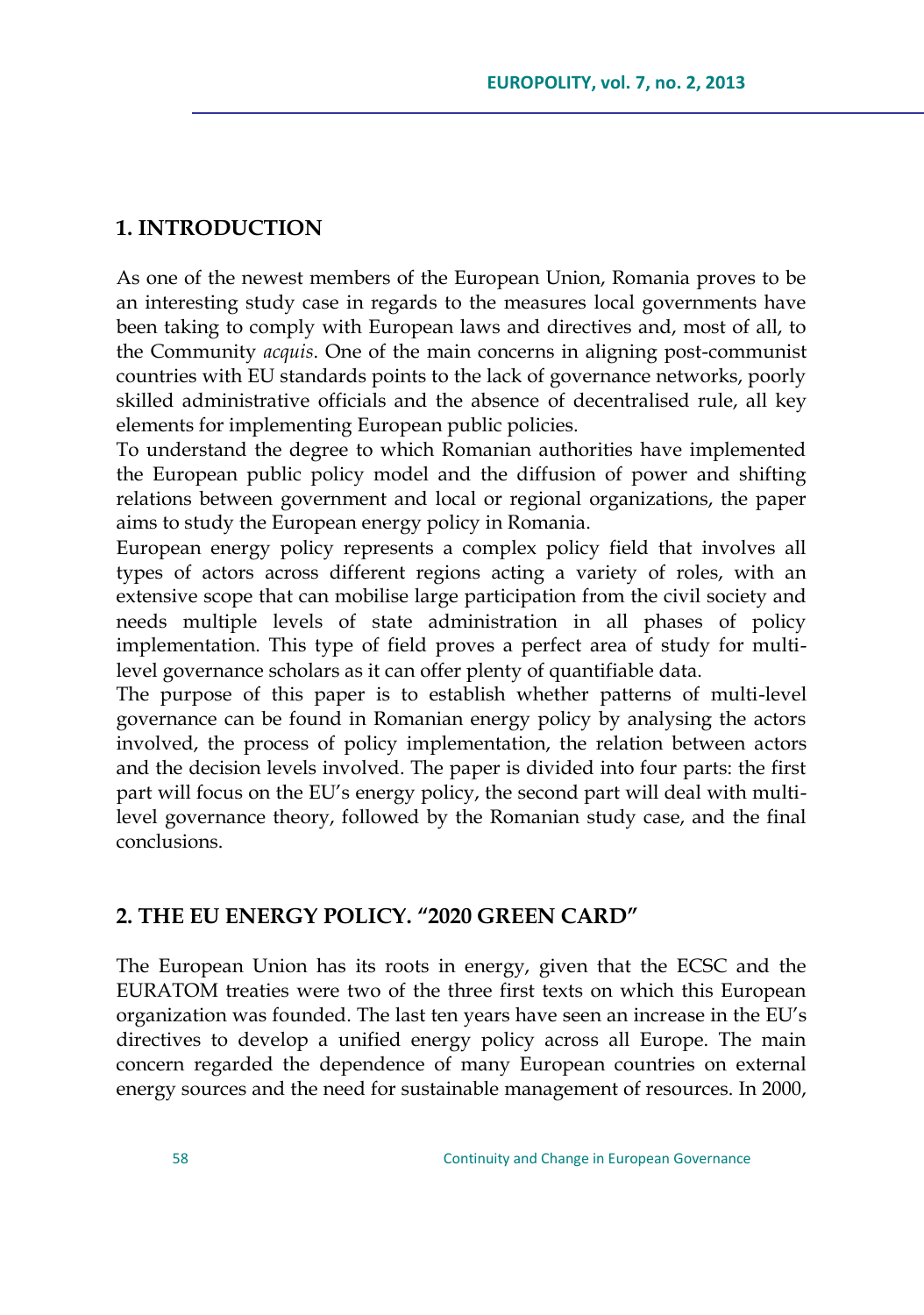the EU was almost 50% dependent on imports and the percentage is expected to rise to 70% in the next 15 years (cf. EU 2000). It is impossible to talk about energy policy by referring to only one specific region, even if we are considering a large region like Europe. European countries" dependence on external energy is just one of the examples given to illustrate the complex web of states and international and national organizations connected by energy needs and interests.



**Figure 1**. Energy import dependency in member states in 2009 *Source*: EU (2011) – Key figures

The "Europe 2020 Green Card" issued by the European Commission set medium and long-term goals for all EU member states. This "strategy for competitive, sustainable and secure energy" pointed out five main priorities: "a. limiting energy use in Europe; b. building a pan-European integrated energy market; c. empowering consumers and achieving the highest level of safety and security; d. extending Europe's leadership in the development of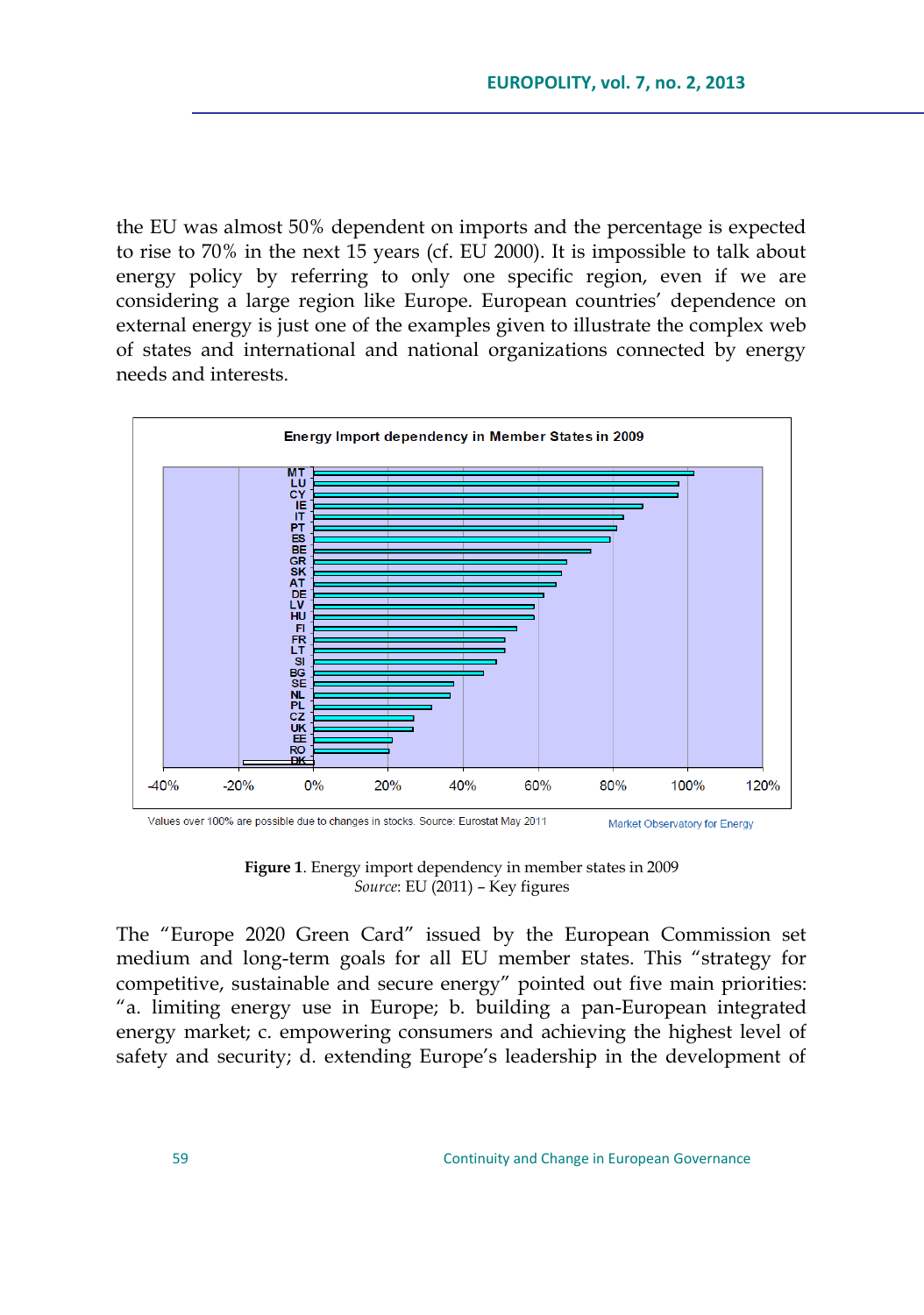energy technology and innovation; e. strengthening the external dimension of the EU energy market" (European Union 2010).

The Commission's strategy was implemented through official directives that established these targets as mandatory for all member states, thus forcing EU countries to develop their own national energy agendas through strategic policies and legislation. Mandatory targets for the amount of renewable energy were established at 20% of the total consumption of energy, also, the implementation of a "National Action Plan for Renewables" and a "National Action Plan for Energy Efficiency' was demanded of all member states.

The EU"s 2020 energy objectives have three main sets of reform: durability – reducing gas emissions; competition – effective implementation of internal energy markets; safety in the supplying of energy – reducing the EU"s vulnerability regarding the dependence on external energy sources, power outages and possible energy crisis. Through these objectives, the EU launched the beginning of new targets and mechanisms for energy policy across all its member states.

### **3. MULTI-LEVEL AND NETWORK GOVERNANCE**

Multiple previous literature has focused on the shifting power relations between different levels of government and state-society relations. The expansion of the European Union and the complexity of its institutional design, along with the need for national and supranational cooperation in governing issues have paved the way for a new area of interest in systems of governance. The questions posed by European governance scholars is whether the multi-level construction of the EU triggers new "modes or practices of governance, including interactive patterns and regulatory style and instruments" (Jachtenfuchs, Markus and Beate Kohler-Koch. 1995. The Transformation of Governance in the European Union, *Arbeitsblatt des Mannheimer Zentrum für Europäische Sozialforschung, Mannheim*: ABIII/11; Kohler-Koch, Beate. 1996. Catching up with change: the transformation of governance in the European Union, *Journal of European Public Policy*, 3:3, pp. 359-80 *apud* Lenschow 1997, p. 1). This search for alternative accounts of intergovernmental relations is referred to as "multi-level governance" (MLG) and many studies have tried to define it in exact terms. A working definition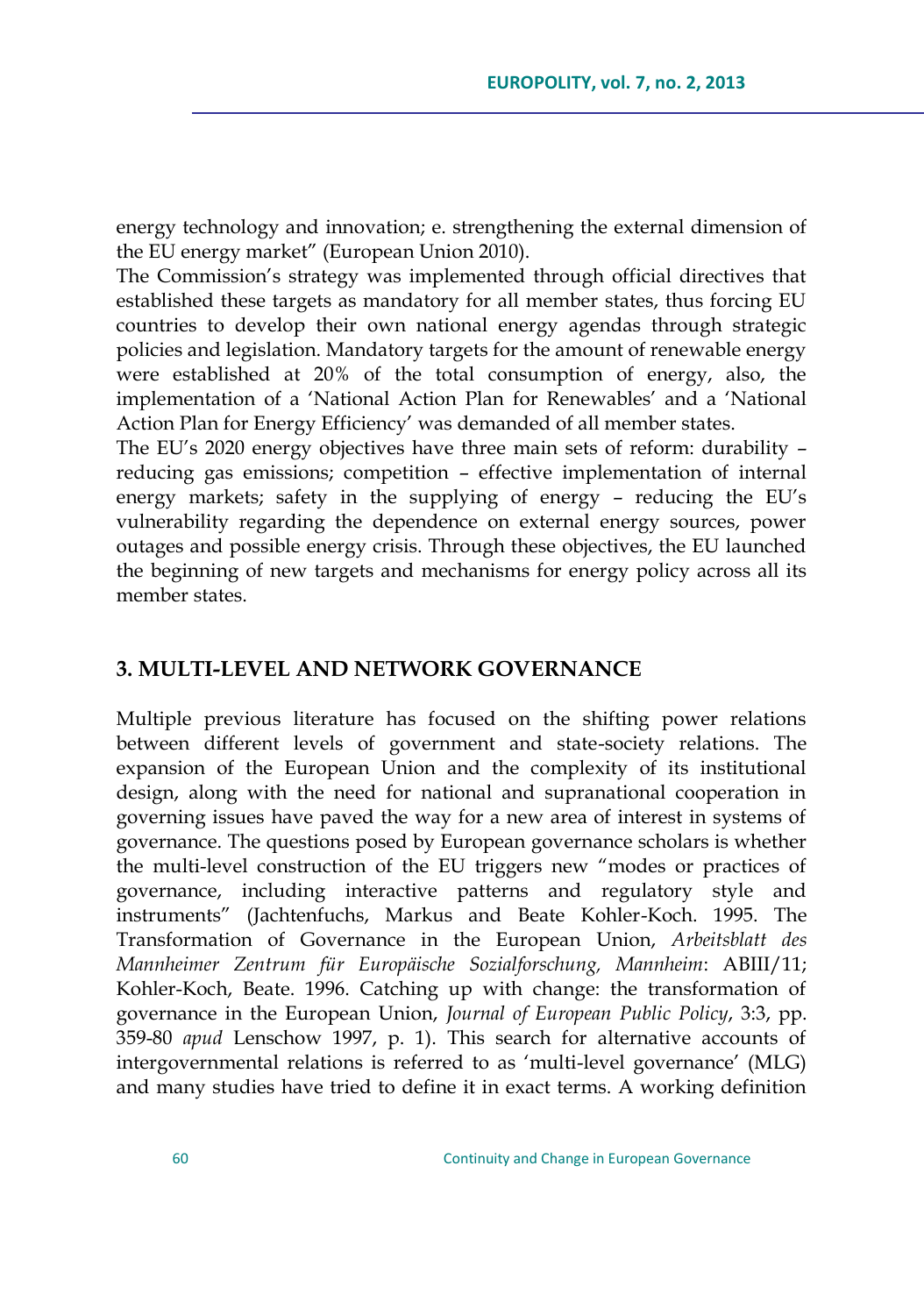that encompasses all the concerning elements of multi-level governance can be extracted from Phillipe"s *Neo-functionalism* paper:

> "Multi-level governance can be defined as an arrangement for making binding decisions that engages a multiplicity of politically independent but otherwise interdependent actors – private and public – at different levels of territorial aggregation in more-or-less continuous negotiation/deliberation/implementation, and that does not assign exclusive policy competence or assert a stable hierarchy of political authority to any of these levels."

*Source*: Schmitter 2004, p. 49

Peters and Pierre (2004) pointed out that we should not fall in the trap of believing MLG implies the complete replacement of state institutions in governing, on the contrary, the institutional "grip" remains strong among domestic and supranational actors, "although recently relaxed" (Peters and Pierre 2004, p. 75). Moreover, Peters and Pierre believe that our focus should be aimed not at processes, but at institutions as the "vehicles of democratic and accountable government". The two authors raise a flag, however, concerning the sometimes too informal negotiations implied by an absence in distinct legal frameworks. They refer to this as a "Faustian bargain where actors only see the attractions of the deal and chose to ignore" other negative elements. The difference from traditional intergovernmental relationships differs from multilevel governance by involving multiple actors from different levels (transnational, national, subnational institutions and actors), its focus on negotiation as a means to public policy implementation, a preference for networks as opposed to legal frameworks or constitutions and emphasizes the role of satellite organizations such as NGOs and agencies (Peters and Pierre 2004, pp. 76-77).

Governance theorists insist on the types of actors involved in MLG and the relationships between them, both horizontally and vertically. As Peters and Pierre note, the actors, arenas and institutions involved are not hierarchically ordered, but have a more "complex and contextually defined relationship" (Peters and Pierre 2004, p.79). Ian Bache and Mathew Flinders (2004) also insist on the multitude of actors and the increasing numbers of decision levels they interact in. A very helpful exemplification of the differences between *statecentric governance* and *multi-level governance* can be seen in the table below, as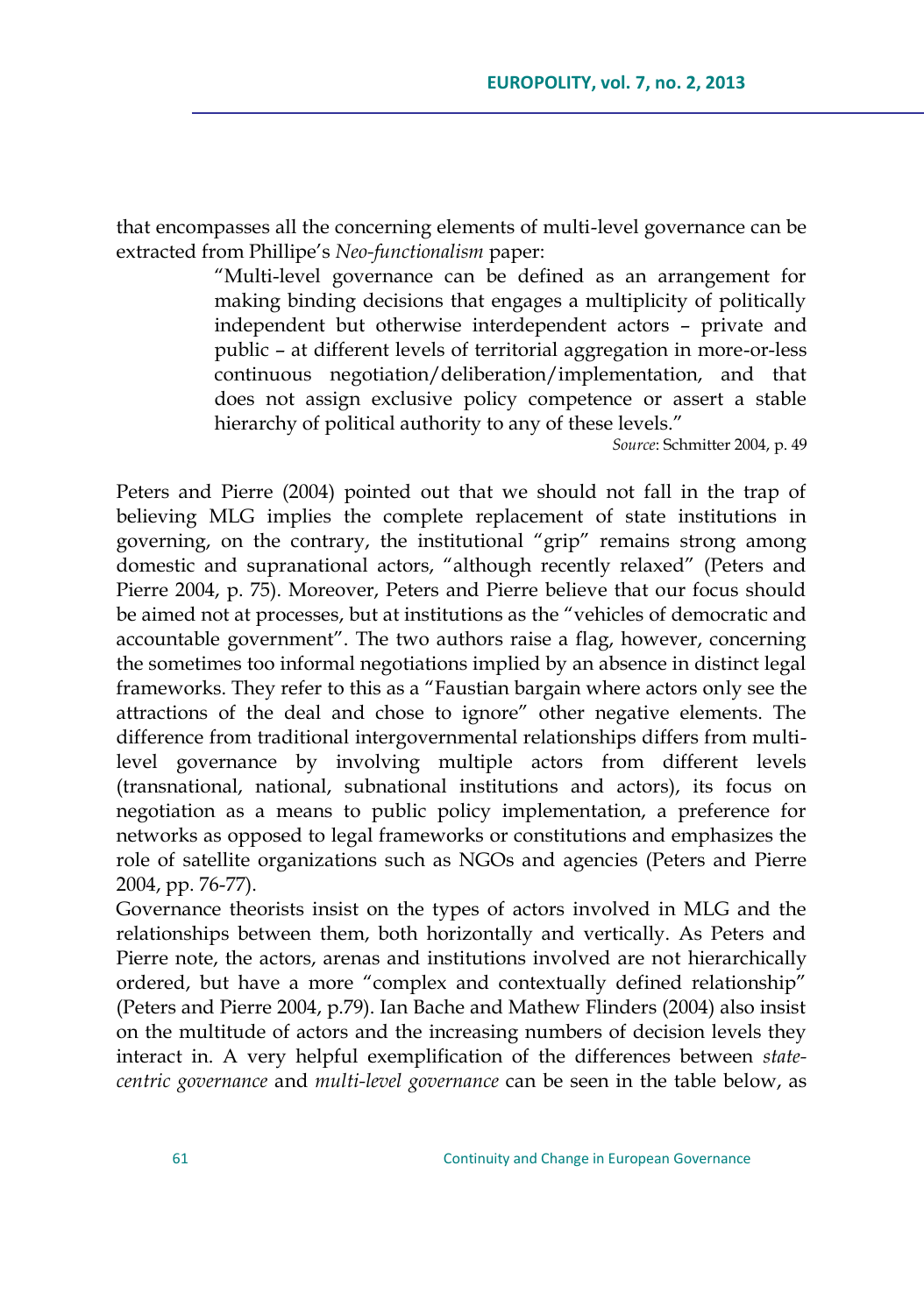synthesized by Oana-Andreea Ion (2013) after Liesbet Hooghe and Gary Marks' comparison in 'Multi-level governance and European integration' (2001).

|                                                                                | State-centric governance                                                                                                                                                                                                                                                                                                                                                                                                                    | Multi-level governance                                                                                                                                                                                                                                                                                                                                                                                                                                                              |  |
|--------------------------------------------------------------------------------|---------------------------------------------------------------------------------------------------------------------------------------------------------------------------------------------------------------------------------------------------------------------------------------------------------------------------------------------------------------------------------------------------------------------------------------------|-------------------------------------------------------------------------------------------------------------------------------------------------------------------------------------------------------------------------------------------------------------------------------------------------------------------------------------------------------------------------------------------------------------------------------------------------------------------------------------|--|
| The role of<br>national actors                                                 | The only important actors in<br>European<br>decision-<br>the<br>making process;<br>European integration is not a<br>threat to their "autonomy",<br>because decisions represent<br>"least<br>the<br>common<br>denominator" resulting after<br>negotiations influenced by<br>actors' asymmetric powers;<br>Perception<br>$\sigma f$<br>national<br>sovereignty:<br>unchanged,<br>even strengthened as a result<br>of the integration process. | Most important actors in the<br>$\bullet$<br>European decision-making<br>process;<br>Decision-making powers are<br>not reserved only for national<br>also<br>but<br>for<br>actors.<br>transnational or subnational<br>actors.<br>Final decisions only rarely<br>$\bullet$<br>follow the "least common<br>denominator" rule;<br>Perception<br>of<br>national<br>$\bullet$<br>sovereignty: "diluted" in the<br>interactions between national<br>and<br>transnational<br>institutions. |  |
| The role of<br>transnational<br>actors<br>The role of<br>subnational<br>actors | They are not independent,<br>organization<br>their<br>is<br>determined by the states,<br>they are only the reflection of<br>their interest<br>According to the principles of<br>٠<br>classic intergovernmentalism<br>of the separation between<br>internal and external policies,<br>subnational<br>actors<br>are                                                                                                                           | They carry a more significant<br>٠<br>role and an independence<br>which<br>they<br>with<br>can<br>the<br>European<br>influence<br>decision-making process.<br>classical<br>The<br>view<br>is<br>$\bullet$<br>challenged<br>by<br>a<br>redistribution<br>of political<br>according<br>levels<br>to<br>interdependence, as opposed                                                                                                                                                    |  |
|                                                                                | perceived as subordinates of<br>the state.                                                                                                                                                                                                                                                                                                                                                                                                  | to hierarchy.                                                                                                                                                                                                                                                                                                                                                                                                                                                                       |  |

**Table 1**. State-centric governance vs. Multi-level governance

*Source*: Adaptation after Hooghe, Liesbet and Gary Marks. 2001. *Multi-level Governance and European Integration (Governance in Europe)*. Rowman & Littlefield *apud* Ion (2013), p. 105

Hooghe and Marks also aimed to explain the types of socio-political structures that can be built using multi-level governance. To do this, they looked at differences in competences – general or particular; dispersion of authority, jurisdictions – international, national, regional, meso, local and local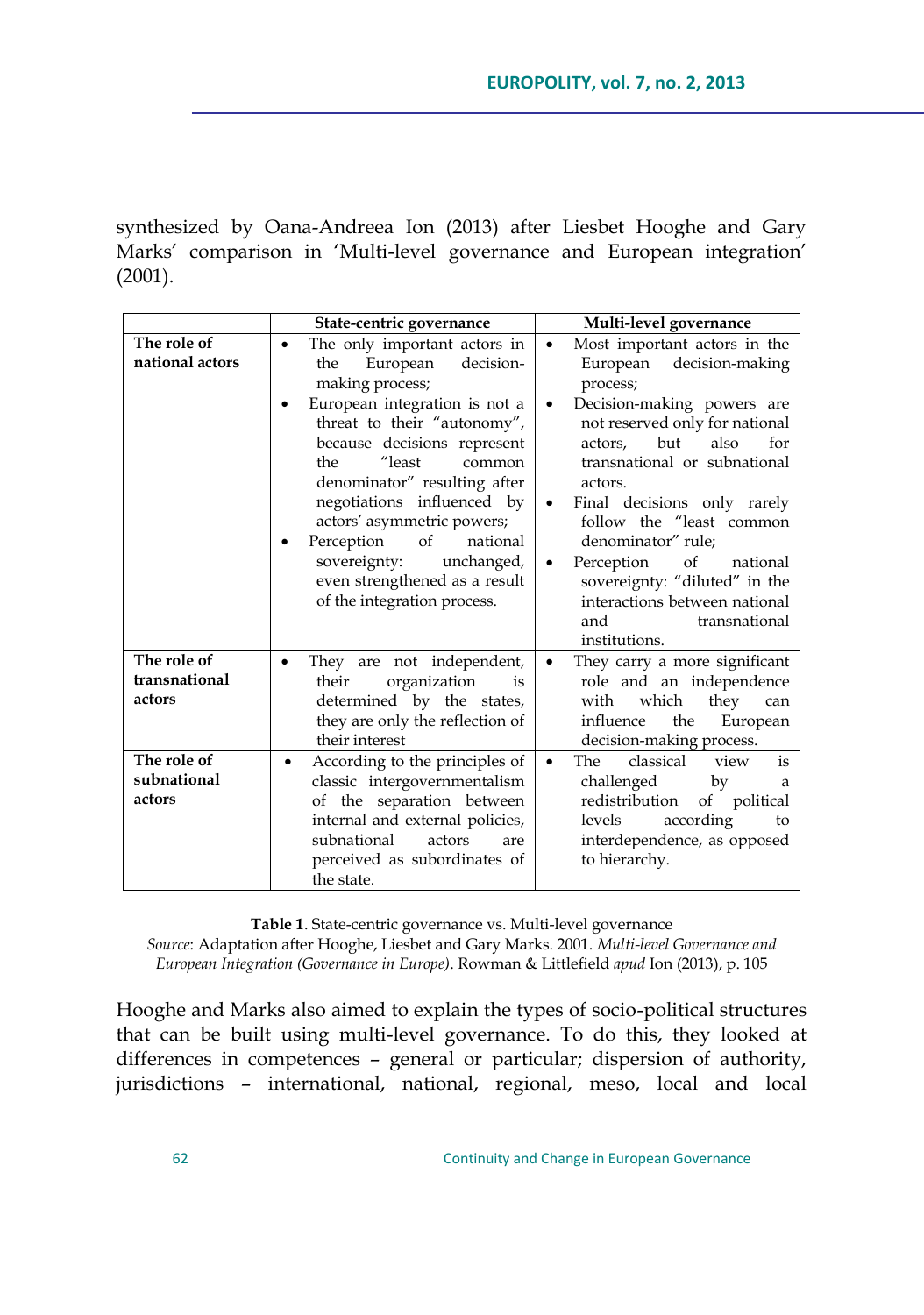boundaries. Hooghe and Marks insisted on pointing out that the two visions of governance resulted from their analysis – Type I and Type II, are ideal-types. Type I is predominant in western states (but not exclusively) where decentralization occurred after the Second World War and Type II can be observed mostly in those areas in which problem solving depends on public and private partnerships, and in the national/international frontier. (Hooghe and Marks 2001, pp. 22-25).

| Type I                                      | Type II                                         |
|---------------------------------------------|-------------------------------------------------|
| General purpose jurisdictions               | Task-specific jurisdictions                     |
| Non-intersecting memberships                | Intersecting memberships                        |
| Jurisdictions at a limited number of levels | No limit to the number of jurisdictional levels |
| System-wide architecture                    | Flexible design                                 |
|                                             |                                                 |

Figure 2. Types of multi-level governance *Source*: Hooghe and Marks 2004, p. 17

In order to understand network governance, I must address first the concept of 'network' in governance studies. The network implies types of actors involved in relationships of interdependence on resources, both of social and financial capital, but also expertise (Ion 2013, p. 124). Networks are easily adaptable to their environment and have a high degree of sustainability. Keeping this in mind, policy networks are sets of "institutional ties, both formal and informal, between governments and different types of actors, created on the basis of common belief and interests, in a constant state of negotiation, in the purpose of developing and implementing public policy. These actors are interdependent, and policies are the result of their interaction" (Rhodes, R.A.W. 2006. Policy Network Analysis. In *The Oxford Handbook of Public Policy*, ed. Michael Moran, Martin Rein and Robert E. Goodin, pp. 425‑447. Oxford: Oxford University Press. P. 426 *apud* Ion 2013, p. 125). This interdependence implies an inequality between actors in regards to the resources they hold.

Public policy networks imply a new type of governance, a network governance defined by the horizontal and relatively stable expressions of interdependent actors. These actors are operationally autonomous and interact with each other through negotiations that take place in a self-regulated framework in the purpose of public good (Torfing, Jacob. 2005. Governance Network Theory: Towards A Second Generation. *European Political Science*, 4, pp. 305‑315. P. 307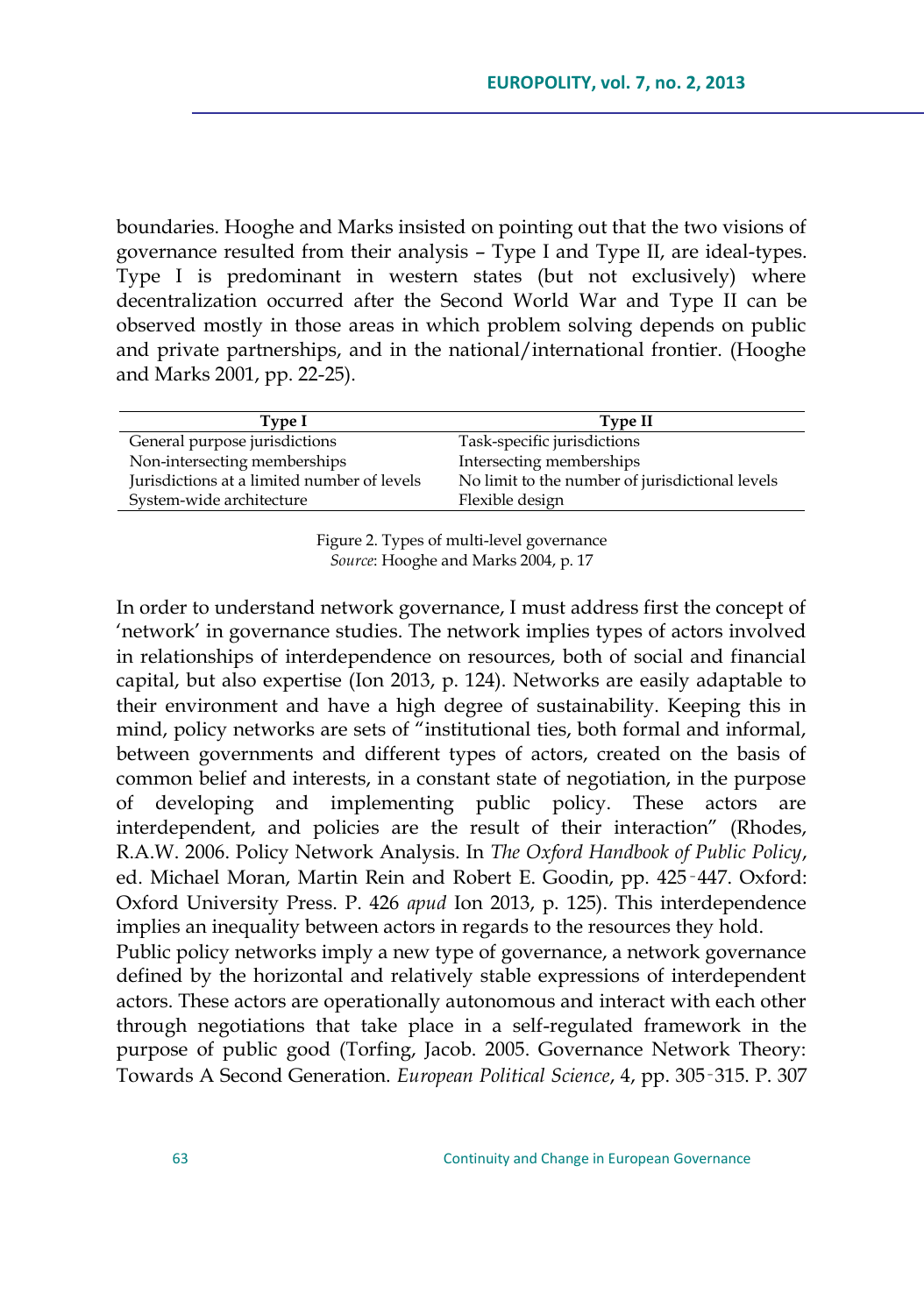*apud* Ion 2013, p.131). This extensive definition separates network governance from hierarchy and market government.

The current paper will deal with comparing the concepts that define multilevel and network governance stated in the previous mentioned literature with the European energy policy as applied in Romania. I will look at the levels of decision-making, both at European and national level, the types of actors involved and the relationships and ways in which they interact, whether responsibilities are distributed vertically or horizontally and whether the procedures are hierarchical or cooperative.

### **4. STUDY CASE: ROMANIA'S ENERGY POLICY**

The European Union can be described as a multi-level governance model, in which decision-making processes are distributed at transnational (the European Commission, the European Parliament), national (central government) and subnational level (regional and local) attracting both institutional and private actors.

#### **4.1. The transnational level**

Looking at the European energy policy, the first level of decision making starts at the European Commission (EC) level which holds monopole over the agenda-setting of public policies. The EC is also involved in other aspects of the decision-making process, from agenda-setting and the development of the policy to implementation and evaluation. The Commission for Energy and the Directorate-General for Energy are the EC"s internal organisms that deal exclusively with energy policies. Because the energy policy has a highly complex nature and involves different interests both from member states and external entities, the Commission has formed a consultative forum for energy policy that includes representatives of regional and local authorities. Article 18 of the Directive 2009/125/EC (European Union 2009) establishes a group of experts called "Consultation Forum" which will allow stakeholders to be informed and provide their contribution on the implementation of energy policy. The forum is made up of consumer, energy, and environmental organizations, trade unions and industry officials (a list of some of the most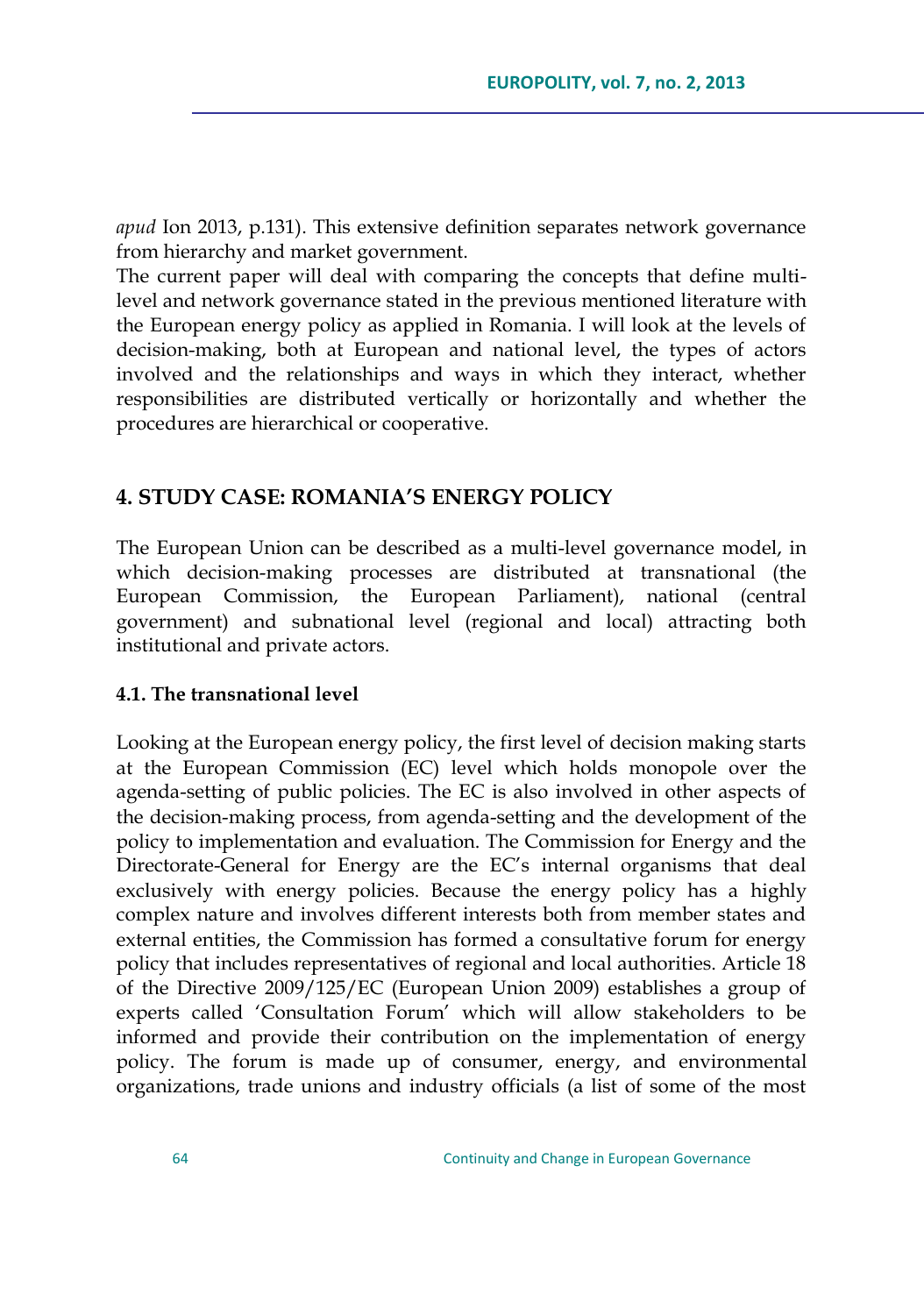important members can be seen in Annex 1). The Commission also formed an implementation network and a policy review strategy that involve both experts in the EC and the European Court of Justice, responsible for taking action when member states do not comply with European directives. The EC also contributes with periodical studies and data concerning the evolution of energy policy implementation in member states.

In 2003, the EC launched the Intelligent Energy – Europe (IEE) programme that offers help through funding or expert knowledge to organizations willing to improve energy sustainability. Another EC funded organization is the Covenant of Mayors established in 2008 and aimed at "endorsing and supporting the efforts deployed by local authorities in the implementation of sustainable energy policies". 61 mayorships from Romania have signed up with the Covenant of Mayors in the past five years along with 4370 other European cities.

Furthermore, the EC publishes every year an early calendar of the energy policy"s decision-making process as an incentive for public consultation. This demonstration of transparency triggers effective discussions involving various types of actors from transnational to national and regional levels, both from public or private spheres, and gives time for potential revisions.

The means in which the EC functions in implementing the energy policy aimed to improve its legitimacy through a higher level of transparency and breaking boundaries between policy areas and deepening communication channels, resulting in the need for new policy instruments such as economic analysis, education or data research.

The European Commission, however, does not hold monopole over the entire decision-making process, as it depends on the European Council and the European Parliament"s approval to adopt a policy. In the ordinary legislative procedure, after the proposal by the Commission, the Parliament gives a first read and makes amendments. If the Council approves the Parliaments amendments, the Council common proposal is examined in a second reading by the Parliament who votes, after which the Commission delivers a positive or negative opinion leaving the Council to have the final say in approving, via a qualified majority, the proposal. The instrument is finally adopted after the vote of both the Parliament and the Council. It is easy to observe that there is a clear difference of powers between these three transnational actors, none of whom have enough power to hold an exclusive monopole over the decision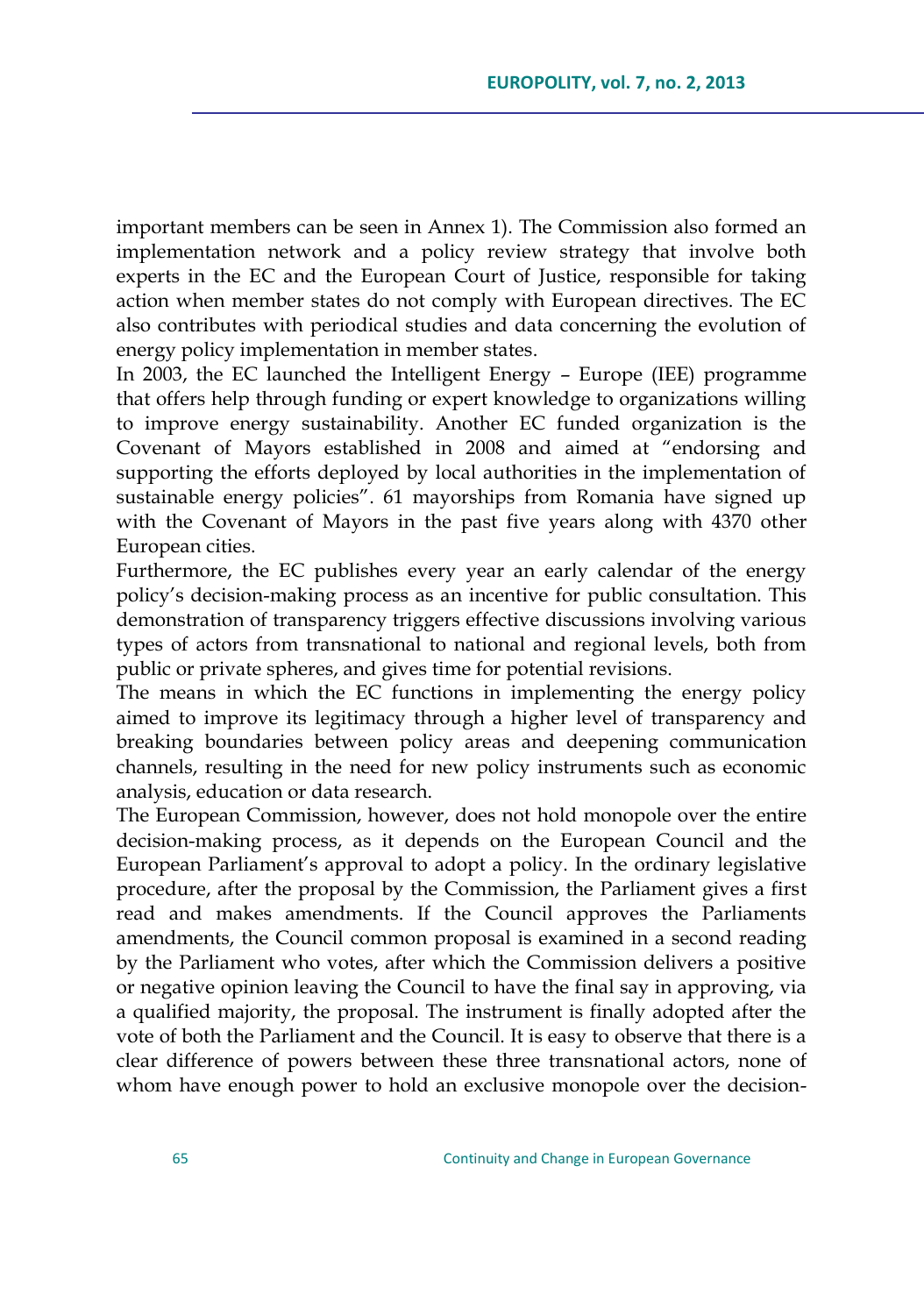making process. These three "big" actors are interdependent on each other"s resources and capacities and interact through cooperation and negotiation in the purpose of public good.

#### **4.2. The national level**

Romania"s energy strategy shows great parallels with the European Energy Strategy 2020. As one of the countries in line for integration in the early 2000s, Romania was one of the first member states to start implementing a new national energy policy in concordance with European standards. This strategy materialized in two major plans: the National Energy Efficiency Action Plan (NEEAP) and the National Renewable Energy Action Plan (NREAP). The signing of the Accession Treaty (in April 2005) and the granting of EU membership (starting with 1 January 2007) represented important events in the Romanian contemporary history. The adoption of the Community *acquis* in terms of energy resulted in significant effects for Romania's energy market. Along with the obligation to comply with EU"s directives, Romania signed the Kyoto protocol that mandates a decrease of emissions of greenhouse gases by 8% from 1989 levels between 2008 and 2012 (EU 2000). A need for a legal framework was a priority after EU membership, and also an institutional framework. In 1990, the Romanian Agency for Energy Conservation was established under the subordination of the Ministry of Finance. This institution was absorbed and is now part of the Romanian Authority for Regulation in the Energy Sector (ANRE), also subordinated to the Ministry of Finance and affiliated to transnational organizations such as the European Agency for the Cooperation of Energy Regulators (ACER), the Energy Regulator Regional Association (ERRA) and the European Energy Regulators (CEER and ERGEG). The most important institution in Romania's energy policy decision-making process is the Ministry of Finance that implements government policy in the energy sector, including in areas of energy efficiency and renewable resources. Under its rule lie most of the major institutions that regulate, implement and monitor energy policies in Romania. The ANRE, as stated above, is the main specialized body, at national level, in the field of energy efficiency. This government institution controls every aspect of energy policy in Romania. It elaborates proposals, approves and monitors the implementation of primary energy laws at national level. The ANRE functions in two committees – the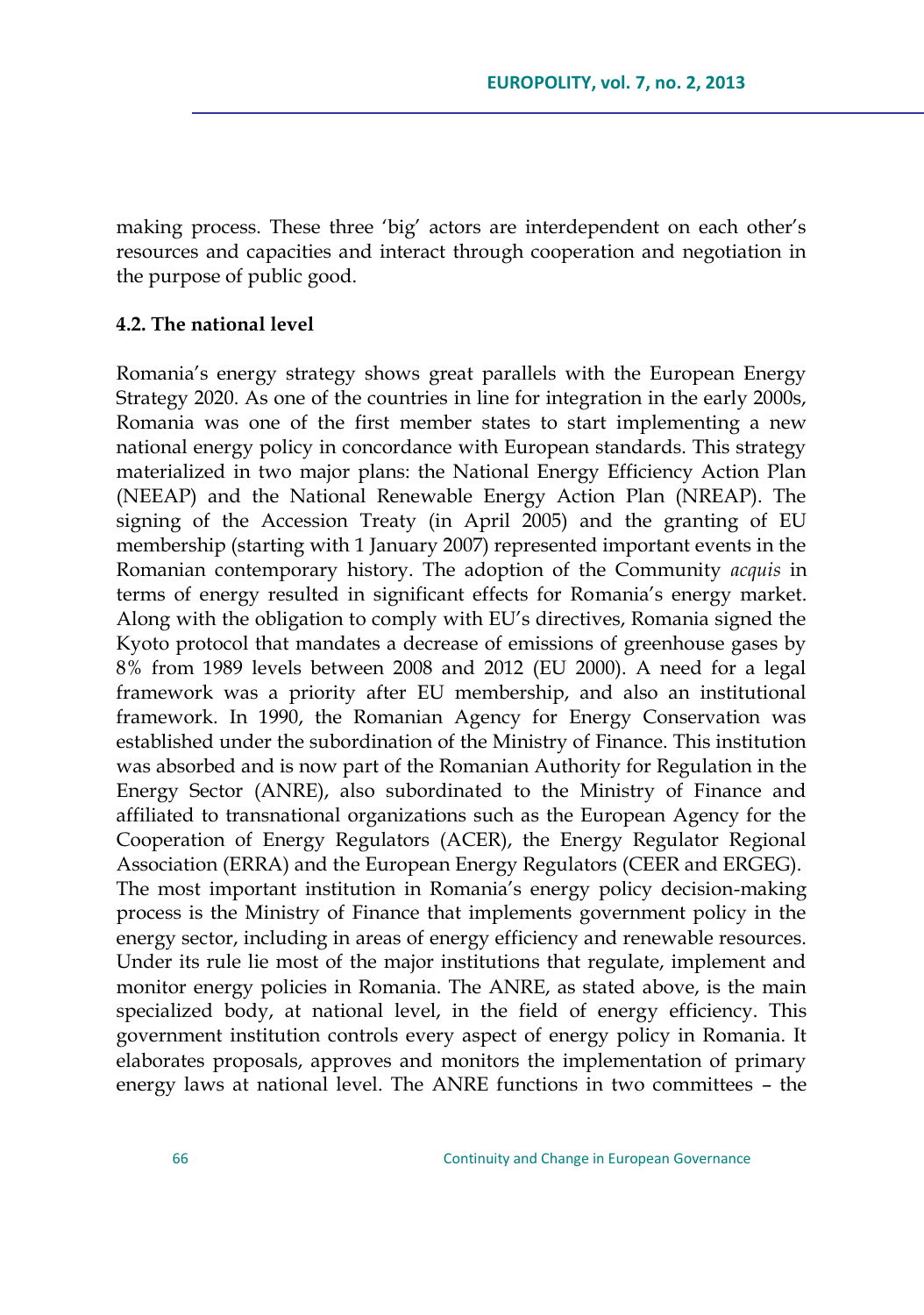regulatory committee and the consultative committee. The regulatory committee is assisted by the consultative body as a means of reaching out to non-public actors to attend and consult in the decision-making process. The consultative committee is made up of 13 members, appointed by the primeminister, each representing their organization or association. In 2013, the consultative committee featured members from the following institutions:

- *Public*: Ministry of Finance, National Authority for Consumer Protection, Competition Council;
- *Non-public*: Patronage of Energy Utility Companies Association (ACUE), Patronage of Oil and Gas, National Federation of Electricity Union – Univers, Romgaz Medias Free Union, Romanian Association of Municipalities, Association of Energy Suppliers in Romania (AFEER), National Committee of the World Council of Energy (CNR - CME), National Association of Energy Consumers in Romania (ANCER), Association for Consumer Protection in Romania. (ANRE 2013).

Also in the subordination of the Ministry of Finance is the Intermediary Organization for Energy that deals with the coordination and administration of financial assistance for European Union projects.

In addition to the Ministry of Finance, the Ministry of Transport, the Ministry of Development, Public Works and Housing, The Ministry of Environment and Forests, the Ministry of Health and the Ministry of Regional Development and Public Administration all take part in the implementation of public energy policy, in different stages of the process.

Other important national organizations take part in this process, the majority of which are public actors. Transelectrica, along with Electrica, Hidroelectrica and Termoelectrica, are the four major companies that deal with energy production and distribution in Romania. They are all subordinated to the Romanian government and take part both in consultations for energy policies and in implementation and monitoring of energy policy.

INCERC Bucharest, unit subordinated to the Ministry of Development, Public Works and Housing, monitors the energy efficiency of buildings and elaborates data research at the request of the ANRE.

ANRMAP, the National Agency for Regulating and Monitoring Public Procurement Contracts, is a government institution that cooperates with ANRE and the European Commission to establish the most efficient public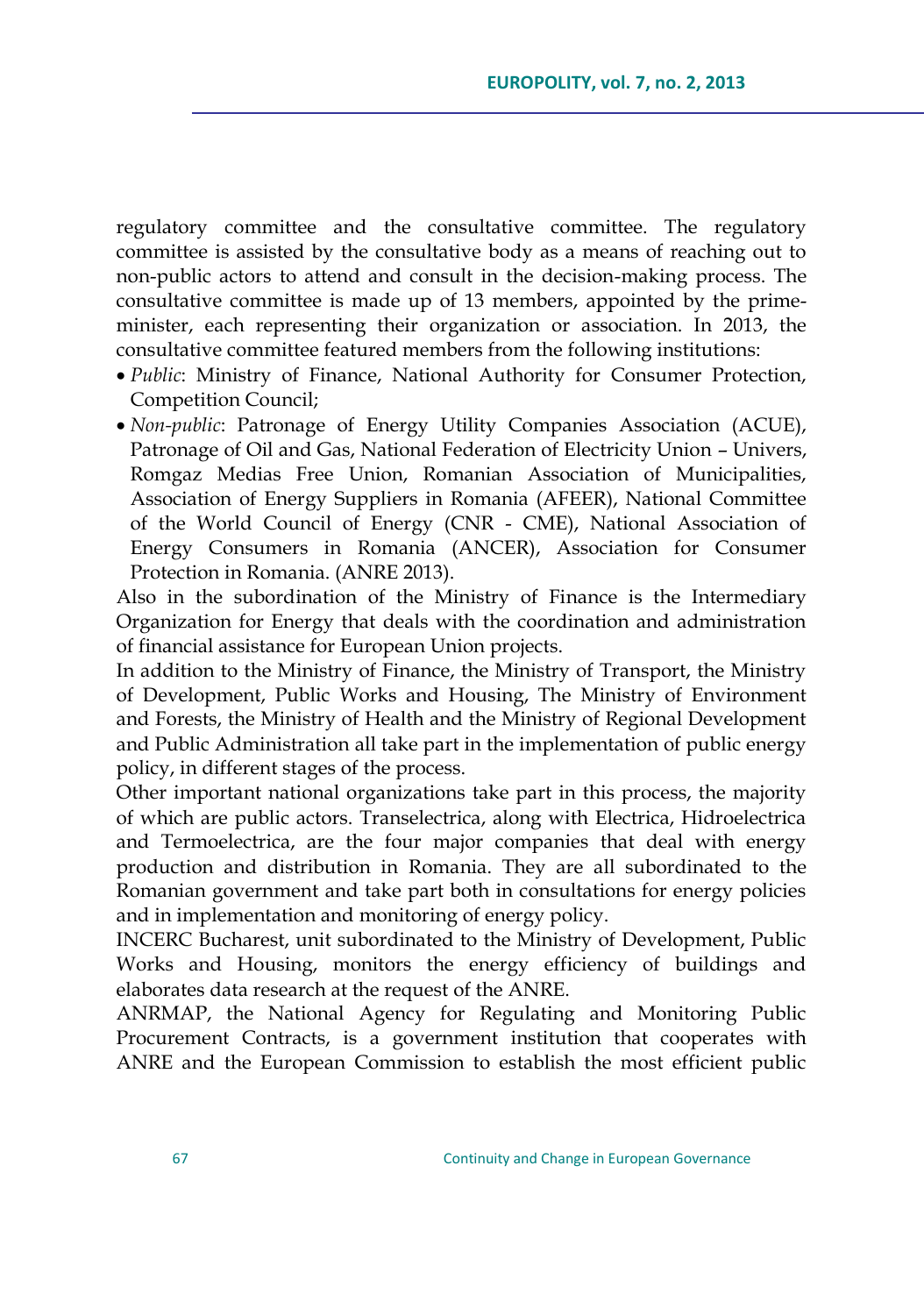procurement strategies in the energy sector and helps implement them at national level.

Other public actors that interact at national level are listed in the table shown in Annex 2 for the purpose of illustration the large amount of actors involved in energy policy in Romania. On the other hand, non-public actors involved in the decision-making process are far less in comparison with public actors and are mainly involved in the first step of policy implementation, in public consultations during the agenda-setting phase. I have listed some in the list of members of the ANRE"s consultative committee and I have pointed out that the members were appointed by the Romanian prime-minister.

In 2012, during consultations under the subordination of the Ministry of Finance for the updated energy strategy for 2011-2020, representatives of the Ministry of Finance and for the Ministry of Environment and Forests were present along with members from three non-public organizations: National Federacy of Electricity Union, the NGO Coalition Nature 2000 and WWF Romania. Comments from the public consultation were introduced in the energy strategy in terms of environment issues and monitoring program (Ministry of Finance 2012, p. 21). Although the Ministry of Finance issued a press statement calling for participation in public consultations, the announcement was made far too late for media to broadcast a call for action in these proceedings from the civil society and other stakeholders. As a result, only three non-public actors were present in public consultation.

At national level, the government, specifically the Ministry of Finance, appears to hold monopole over the entire decision-making process of energy policy. All of the major actors that interact and share resources for the development of the energy policy in Romania are subordinated to the Ministry of Finance or to the ANRE, which is subordinated, as well, to the Ministry of Finance. The only involvement of non-public and non-political actors seems to concentrate only in the public consultation part of the implementation process. However, the lack of clear and early communication proves to be an impediment to the presence of more influential number of stakeholders.

#### **4.3. The local level**

A close study of the documents concerning energy policy implementation shows that actors are involved at the local level in public consultations,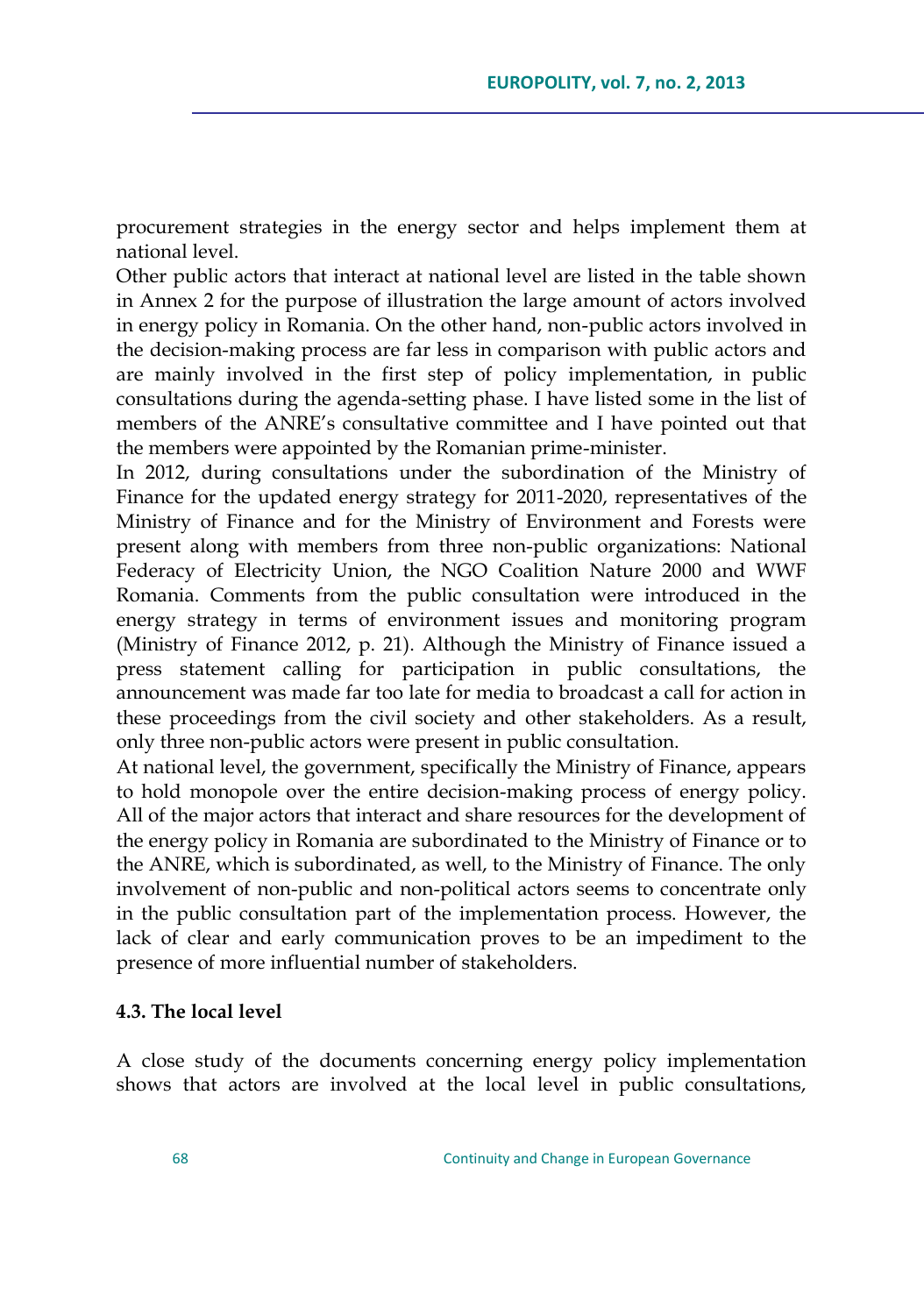implementation and monitoring of energy policies. Most of these actors are public and comprise of local authorities and ADRs (Agency for Regional Development).

One important element in multi-level and network governance in other countries has been decentralization. Complying with the subsidiarity principle, decision power should stand in the hands of the authority from the lowest level, i.e. regional or local level, where all variables are visible and easily monitored. In Romania, the large number of counties (42 including the Capital) triggers a disparity in regional needs and in the case of issues that cross county borders, national involvement is needed.

At a local level, the principal public actors are the local authorities and the ADRs. The local authorities (communes, towns, municipalities and counties) are legal entities that may own public and private property and have full authority and responsibility in all matters related to administration of local public interests. The ADRs, however, do not have legal powers and only serve as a means to inform, manage and advise in the purpose of sustainable development of eight regions and is subordinated to the Ministry of Regional Development and Tourism.

There is no specific channel of communications and interactions between local authorities from different counties. The national energy strategy detailed in NEEAP and NREAP only state that the implementation and monitoring of energy policy must be carried out by local authorities.

Some non-public actors like the Agencies for Energy Management in Ploiești, Timiș, Harghita, Alba-Iulia and Maramureș counties take part in the decisionmaking process by attending public consultations, developing local based data analysis and expertise for the implementation of energy policies at local level.

## **5. CONCLUSIONS**

The actual impact of European organizational adaptation is weak in Romania. Although many newly instated national organizations and agencies were built after the European model, they lack the structure and network relationships and negotiation practices seen at transnational levels.

In the beginning of this paper, I pointed out that I will look at structural elements and regulatory style of the European energy policy in Romania. After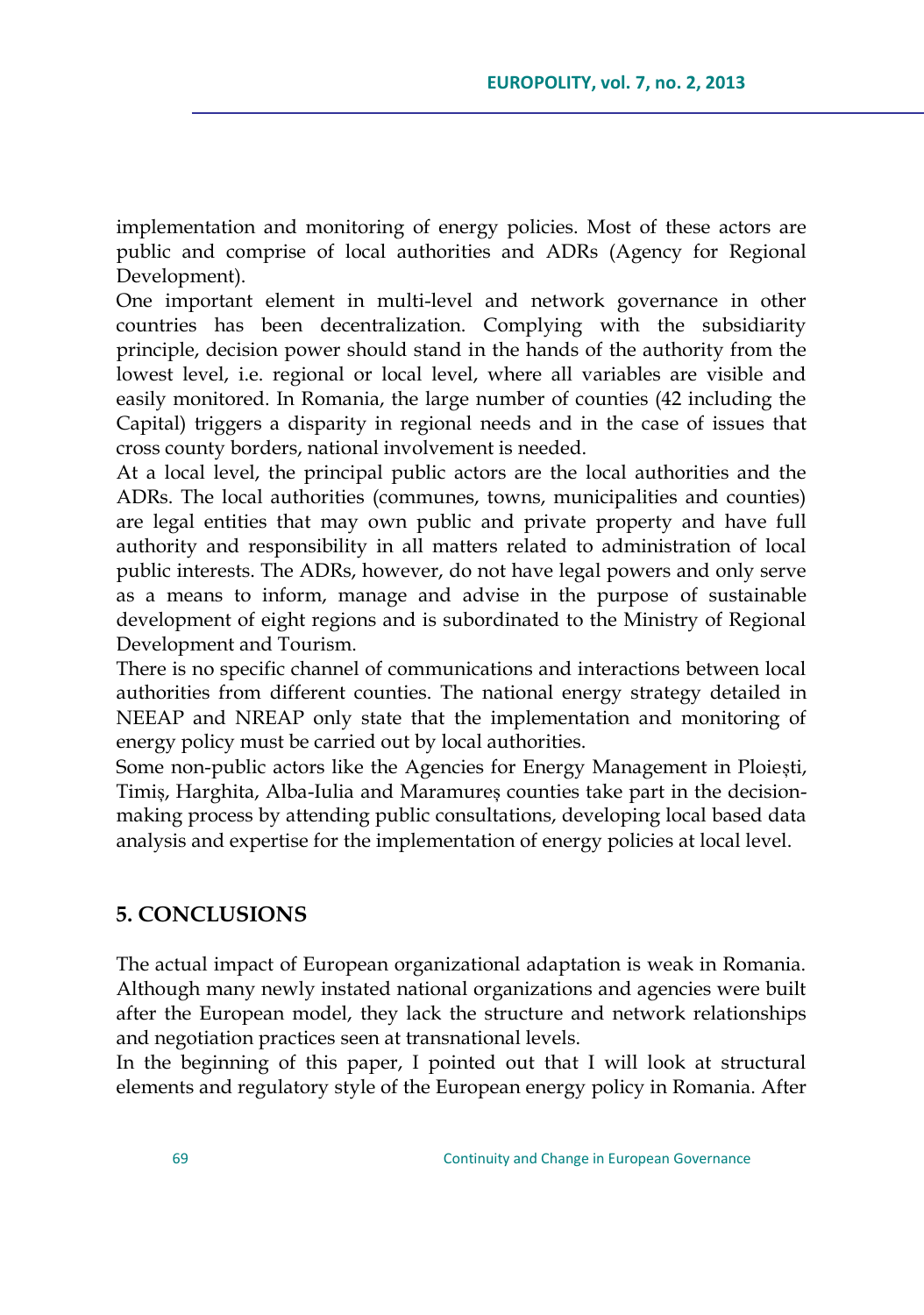looking at the transnational level where there are clear patterns of network and multi-level governance (variety of actors communicating at different levels, in various phases of the decision-making process, towards the development of policies for the public good, in interdependence with each other, but still autonomous), I tried to look for the same characteristics at national level. Although the actors involved are numerous, the majority of them are under the subordination of government authorities, in particular the Ministry of Finance, and most of them even lack autonomy. There are no clear communication paths between public and public or public and non-public actors; there is neither a hierarchical regulatory style, nor a cooperative one.

In terms of cooperation with the civil society, the lack of an early published calendar detailing all phases of the decision-making process, along with responsible authorities for each phase of the process, diminishes the access points for non-public actors. Those members of non-public organizations who do have a say in energy policy, in the case of the ANRE"s consultative committee, are appointed on order of the prime-minister.

Other critical issues can be seen also on local level where there is a lack of involvement and coordination of regional interests. The large number of local authorities sparks very different needs and resources, thus making it difficult to have unitary energy policy implementation.

Comparing the national and local levels with the transnational level, I believe that the European energy policy in Romania cannot be described as multi-level or network governance, although there is a clear imitation of the EU model that can be seen in the transfer of European politics.

A number of Romanian scholars have proposed solutions for national and regional problems starting with reforming of public administration: "a restructuring of the central and local administration consisting in reorganizing institutions, reducing the number of civil servants, introducing regions as legal entities and a change in public administration perception by inviting citizens to participate and become more involved in the decision-making process" (Ghinea, p. 12).

National strategies should be more specific regarding the instruments used to implement the policy and the authorities responsible for carrying out and monitoring the policy. Clearer ways of communications should be established between actors, both public and non-public.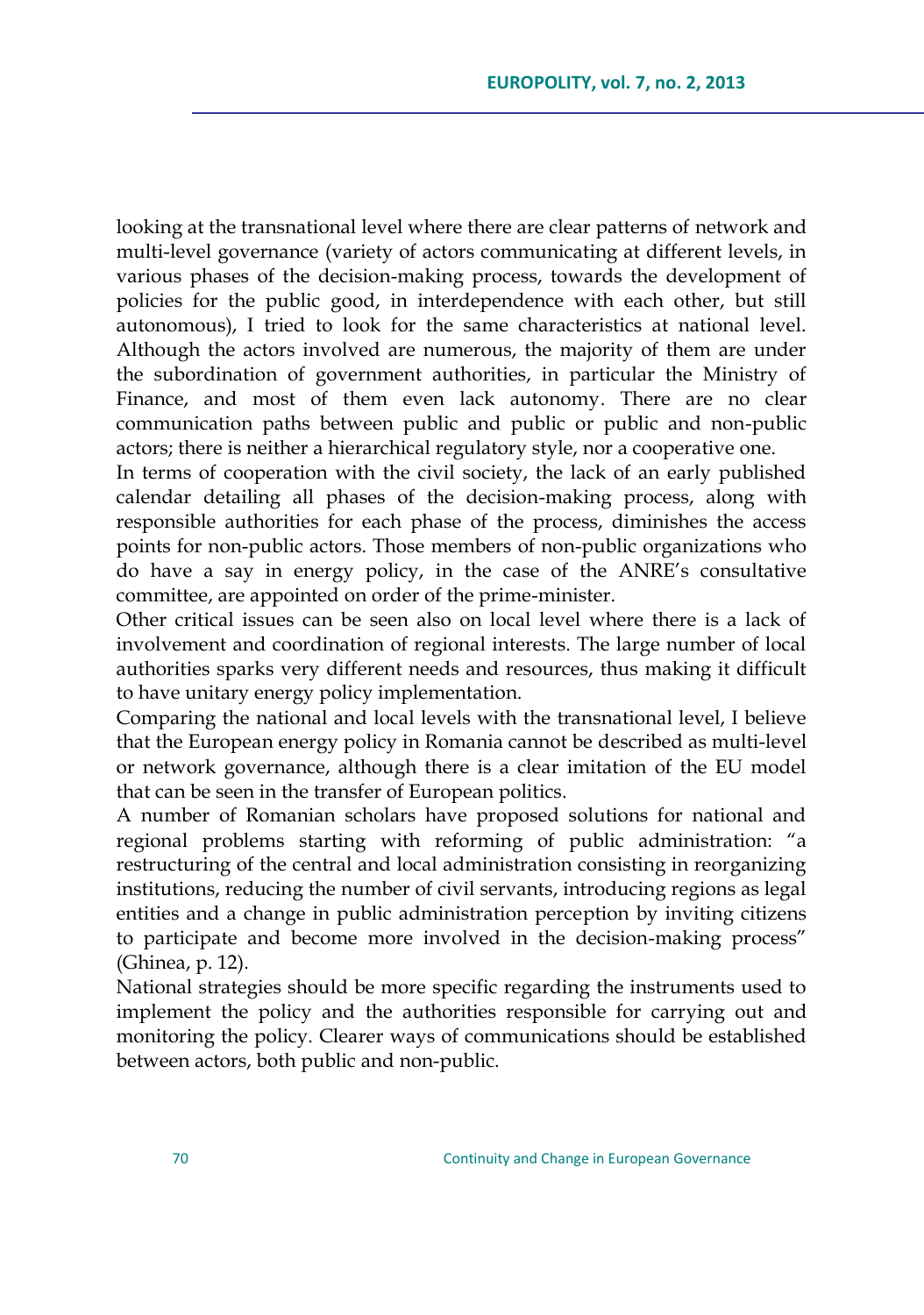There is an obvious up-down strategy of decision-making in Romania's energy policy that shows the policies implemented are not based on the needs of the public, but come from higher directives, such as those issued by the EU. Implicating the civil society and non-public stakeholders triggers more issuebased policies and a higher legitimacy.

Steps in this direction can be seen as the decision-making process today is greatly different from the one before 1989. However, central and local authorities must learn to communicate and be more open both inside and outside the structures of government in its relations with the citizens, the energy policy"s biggest stakeholders.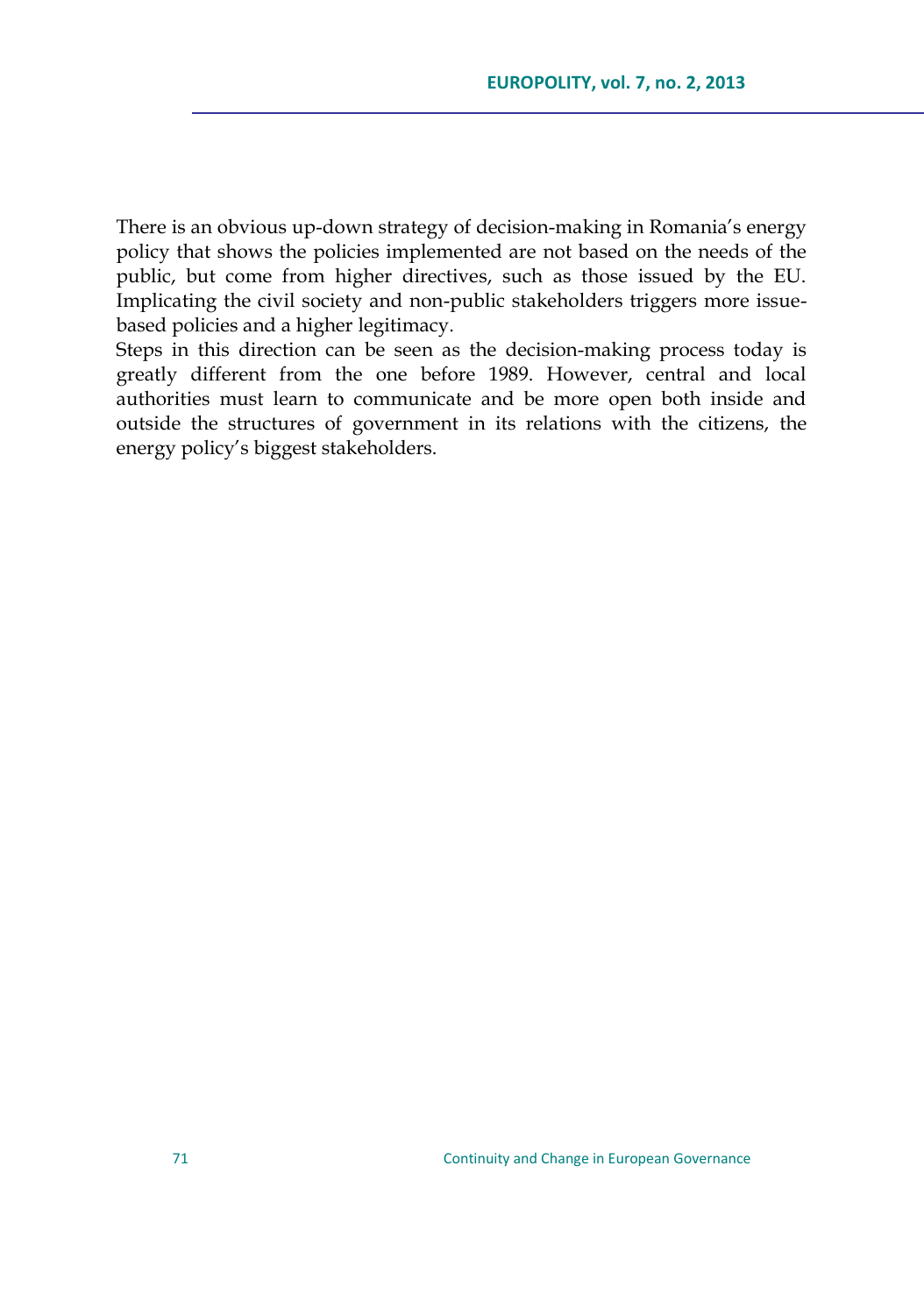## **Annex 1.** European organizations involved in energy policy

| ANEC (European Consumer Voice in Standardisation)                                                                                    | www.anec.org                 |
|--------------------------------------------------------------------------------------------------------------------------------------|------------------------------|
| Asercom (Association of European Refrigeration Compressors and Controls<br>Manufacturers)                                            | www.asercom.org              |
| BEUC (European Consumers' Organisation)                                                                                              | www.beuc.org                 |
| CECED (European Committee of Domestic Equipment Manufacturers)                                                                       | www.ceced.org                |
| CEETB (European Technical Contractors Committee for the Construction<br>Industry )                                                   | www.ceetb.org                |
| CELMA (Federation of National Manufacturers Associations for Luminaires<br>and Electrotechnical Components for Luminaires)           | www.celma.org                |
| CENELEC (European Committee for Electrotechnical Standardization)                                                                    | www.cenelec.org              |
| <b>Digital Europe</b>                                                                                                                | http://www.digitaleurope.org |
| EAA (European Aluminium Association)                                                                                                 | www.eaa.net                  |
| Eceee (European Council for an Energy Efficient Economy)                                                                             | www.eceee.org                |
| ECOS (European Environmental Citizens Organisation for Standardisation)                                                              | www.ecostandard.org          |
| EEB (European Environmental Bureau)                                                                                                  | www.eeb.org                  |
| EHI (European Heating Industry)                                                                                                      | www.aehi.be                  |
| ELC (European Lamp Companies Federation)                                                                                             | www.elcfed.org               |
| EPEE (European air-conditioning, heat pump and refrigeration industry)                                                               | www.epeeglobal.org           |
| EPTA (European Power Tool Association)                                                                                               | www.epta.biz                 |
| EuroACE (European Alliance of Companies for Energy Efficiency in<br>Buildings)                                                       | www.euroace.org              |
| Eurocommerce (European association representing the retail, wholesale<br>and international trade sector in Europe)                   | www.eurocommerce.be          |
| Eurofuel (European Heating Oil Association)                                                                                          | www.eurofuel.eu              |
| Europump (European Association of Pump Manufacturers)                                                                                | www.europump.org             |
| Eurovent-Cecomaf (European Committee of Air Handling and Refrigeration<br>Equipment Manufacturers.)                                  | www.eurovent-cecomaf.org     |
| Helio International (international network of energy analysts)                                                                       | www.helio-international.org  |
| Inforse (International Network for Sustainable Energy)                                                                               | www.inforse.org              |
| ISOPA (European Diisocyanate and Polyol Producers Association)                                                                       | www.isopa.org                |
| ORGALIME (European Engineering Industries Association)                                                                               | www.orgalime.org             |
| Plastics Europe (Association of Plastics Manufacturers in Europe)                                                                    | www.plasticseurope.org       |
| Recharge (International association for the promotion and management of<br>portable rechargeable batteries through their life cycle) | www.rechargebatteries.org    |

*Source:* Energy Commission, available a[t http://ec.europa.eu/enterprise/policies/sustainable](http://ec.europa.eu/enterprise/policies/sustainable-business/ecodesign/consultation-forum/files/official_list_of_member_organisations_en.pdf)[business/ecodesign/consultation-forum/files/official\\_list\\_of\\_member\\_organisations\\_en.pdf](http://ec.europa.eu/enterprise/policies/sustainable-business/ecodesign/consultation-forum/files/official_list_of_member_organisations_en.pdf)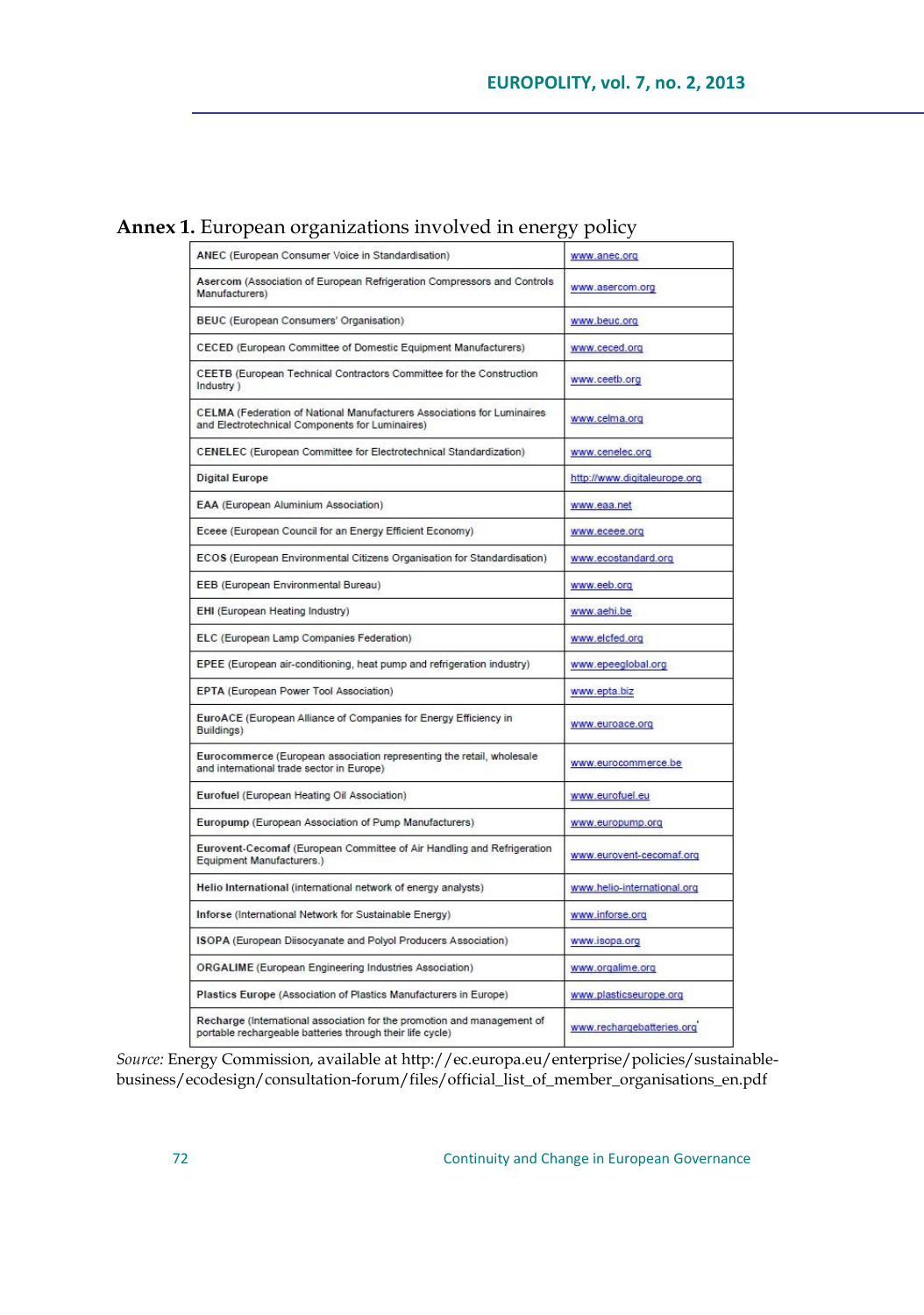| Level/Actor          | <b>PUBLIC</b>                                              | <b>NON-PUBLIC</b>                                                            |
|----------------------|------------------------------------------------------------|------------------------------------------------------------------------------|
|                      |                                                            |                                                                              |
| <b>TRANSNATIONAL</b> | UE.                                                        | FEDARENE - European Federation of Agencies and                               |
|                      | CE - Intelligent Energy                                    | Regions for Energy and Environment<br>European Renewable Energy Council EREC |
|                      | Europe                                                     |                                                                              |
|                      |                                                            | Central Europe Energy Partners CEEP                                          |
| <b>NATIONAL</b>      | Government of Romania                                      | Patronage of Energy Utility Companies Association                            |
|                      |                                                            | <b>ACUE</b>                                                                  |
|                      | Ministry of Finance                                        | Patronage of Oil and Gas                                                     |
|                      | <b>ANRE</b>                                                | National Federation of Electricity Union - Univers                           |
|                      | Intermediary Body for Energy                               | Romgaz Medias Free Union                                                     |
|                      | Ministry of Development,<br>Public Works and Housing       | Romanian Association of Municipalities                                       |
|                      | Ministry of Health                                         | Association of Energy Suppliers in Romania AFEER                             |
|                      | <b>ISPH</b>                                                | National Committee of the World Council of Energy<br>CNR - CME               |
|                      | <b>ANRMAP</b>                                              | National Association of Energy Consumers in<br>Romania ANCER                 |
|                      | <b>INCERC</b>                                              | Association for Consumer Protection in Romania                               |
|                      | <b>ICEMENERG</b>                                           | Romania Energy Sector ROeC                                                   |
|                      | <b>TRANSELECTRICA</b>                                      |                                                                              |
|                      | <b>HIDROELECTRICA</b>                                      |                                                                              |
|                      | <b>Romanian Waters</b>                                     |                                                                              |
|                      | <b>Competition Council</b>                                 |                                                                              |
|                      | National Authority for<br><b>Consumer Protection</b>       |                                                                              |
|                      | <b>OPCOM - Green Certificates</b><br><b>Stock Exchange</b> |                                                                              |
|                      | <b>CNCAN</b> - Monitoring<br>Nuclear Activity              |                                                                              |
|                      | Department of Environment                                  |                                                                              |
|                      | <b>ENERO</b>                                               |                                                                              |
|                      | Romanian Academy                                           |                                                                              |
|                      |                                                            |                                                                              |
| <b>LOCAL</b>         | <b>Local Authorities</b>                                   | Agencies for Energy Management                                               |
|                      | ADRs                                                       |                                                                              |

# **Annex 2.** Actors involved in the European energy policy in Romania